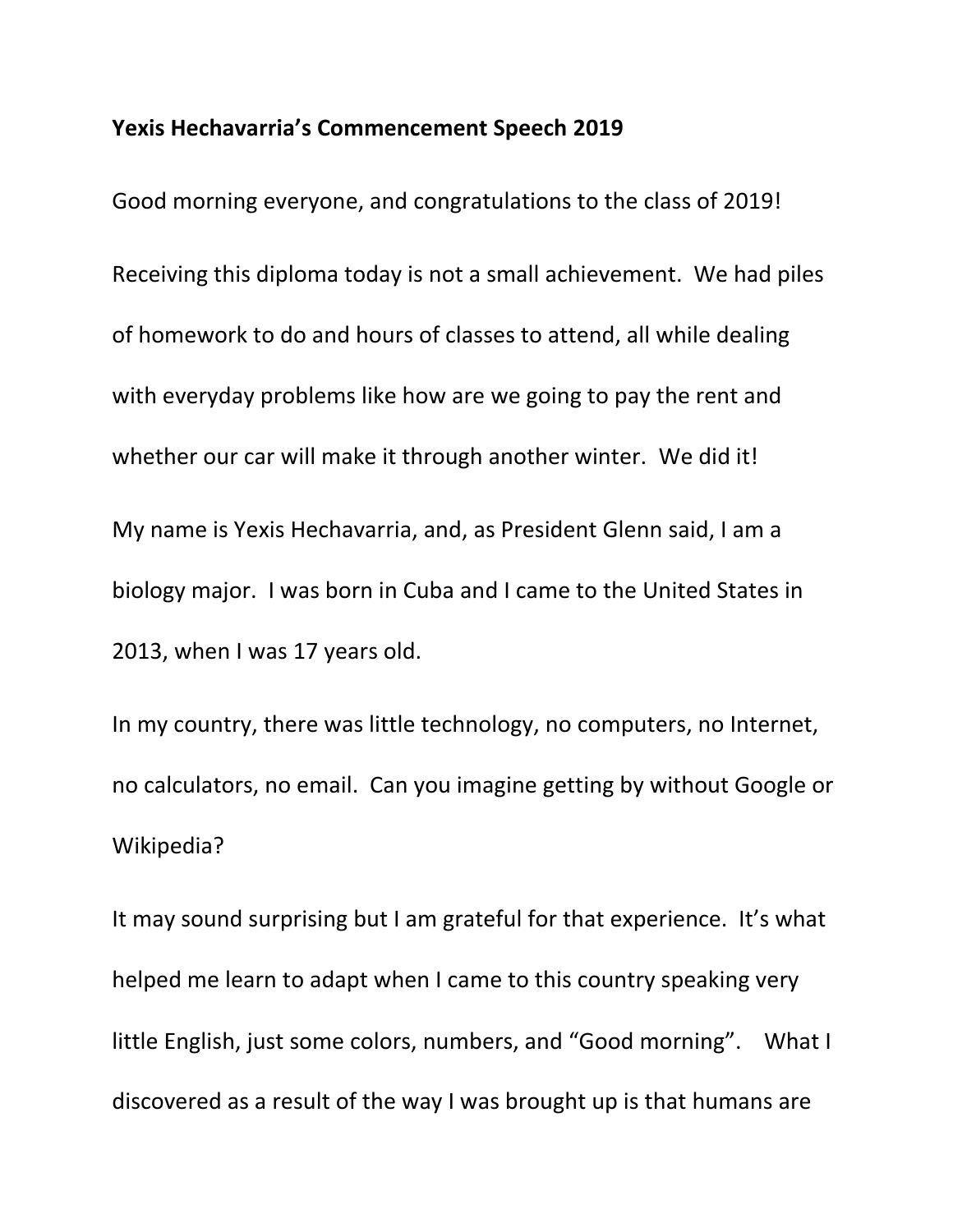capable of learning anything. There really aren't a lot of tools required, just the human brain and a book or a teacher.

I still remember my first impressions of the United States. So many things were new to me.

I flew into Miami with my mom and my brother. My father, who was in the United States first, picked us up and drove us all the way to Lawrence, because we couldn't afford to fly.

The buildings here were so high that if you looked at them from inside a car you could not see the top. All of the cars were new, unlike the horses and cars from the 1950's on the streets of Cuba.

In Cuba, the food is rationed, and every family gets a share of rice and cooking oil that is supposed to last a month. Here I could eat cookies and chocolate bars, all the food I never had in Cuba. Yes, I did gain some weight during my first months in the United States.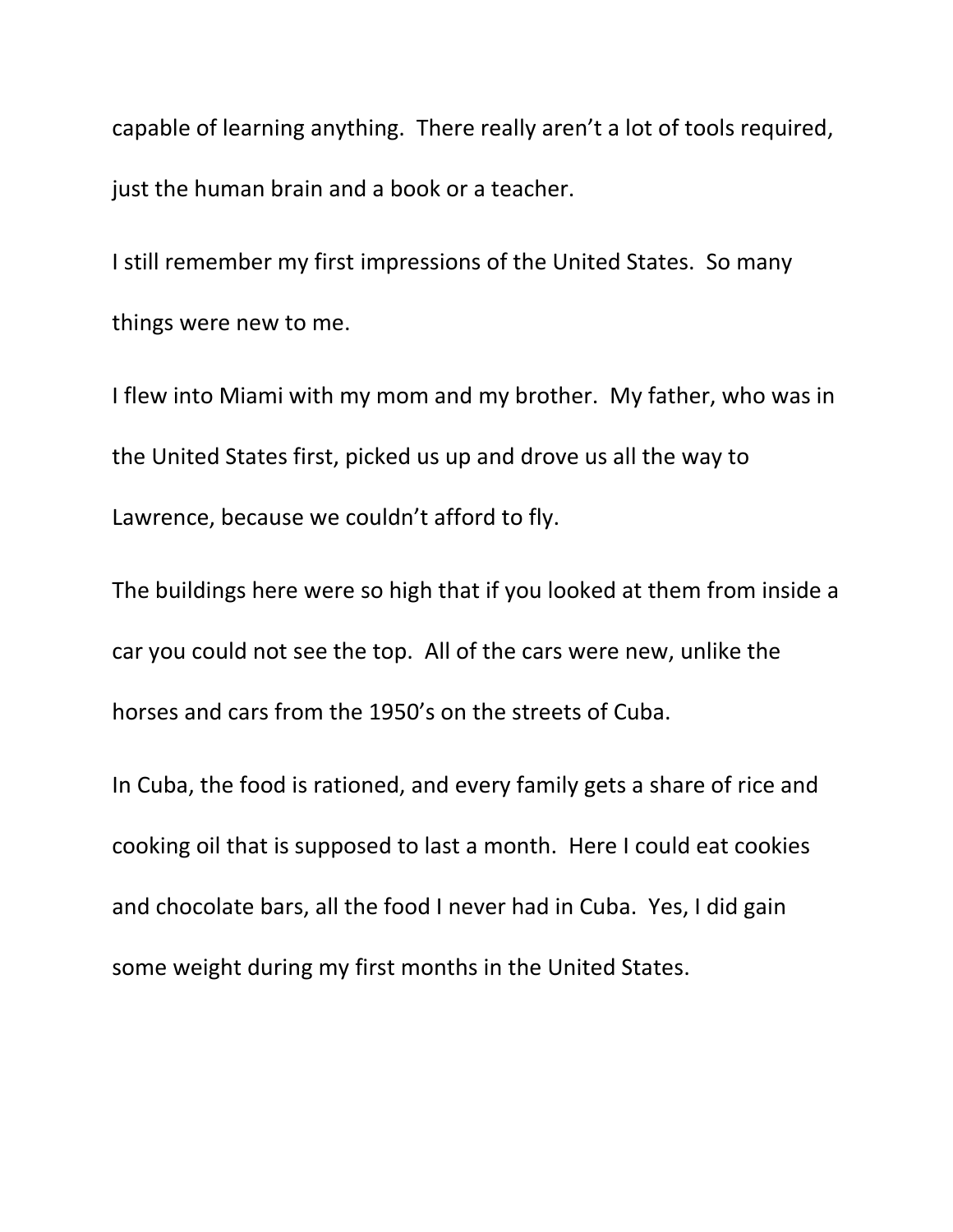The pay scale here is also very different. Both of my parents were doctors in Cuba with an education similar to American doctors, but they make a lot less, \$22 a month, sometimes not even that much.

When I arrived here, I realized that my life had drastically changed. Now that I was in a new country, I had to start from zero with a language that I couldn't speak and a new culture.

The first thing I did when I arrived in Lawrence was enroll in high school. I was a junior and I was placed in Level 1, which is the lowest English level.

In Cuban schools, everyone is competing aggressively with each other because jobs are limited and you will have to get better grades than everyone else to get the job you want.

This was my mindset when I arrived here, so it was very hard being the student in my school who knew the least.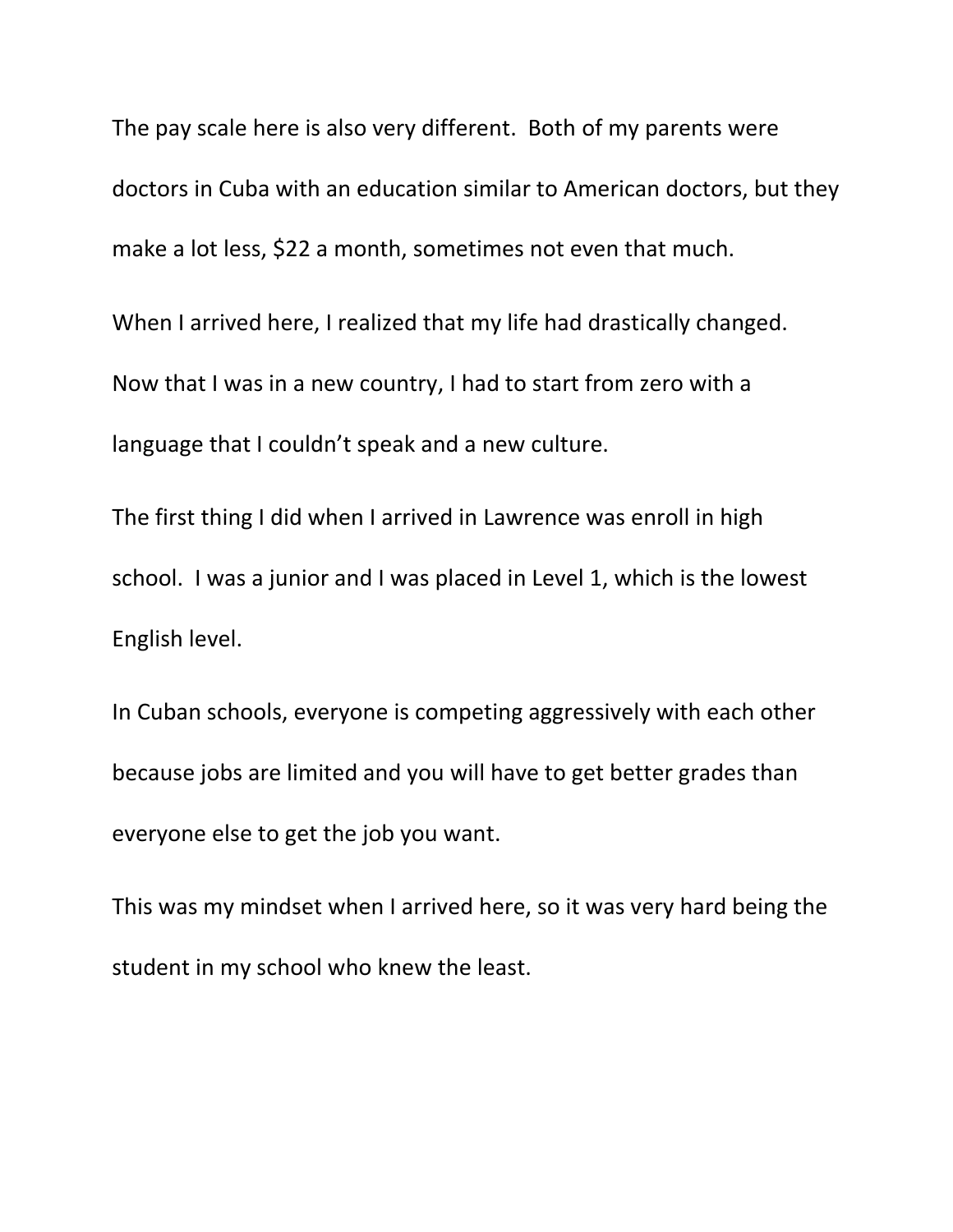It was a turning point for me. I told myself: "Okay Yexis, there is no going back. This is your life now. Instead of worrying about what everyone else knows why don't you just worry about learning stuff." I focused on learning, and, guess what, in one year, I had the English skills to move to the Math, Science, and Technology High School in Lawrence and, in two years, I was taking college level English classes. What I discovered is that when you focus on pure learning—and not a grade—magic happens.

I'm not going to say learning is easy. It requires a lot of hard work and discipline. But, learning is necessary, if we're going to reach our goals, and it's so exciting to master something new.

I am a Biology major, and my goal is to go to Medical school and cure rare diseases. Many people think that I want to be a medical doctor because of my parents. Although they've influenced me, that is not the main reason I've chosen this career path. What draws me to the medical field is the miracle of life. Our bodies are so complex that it's a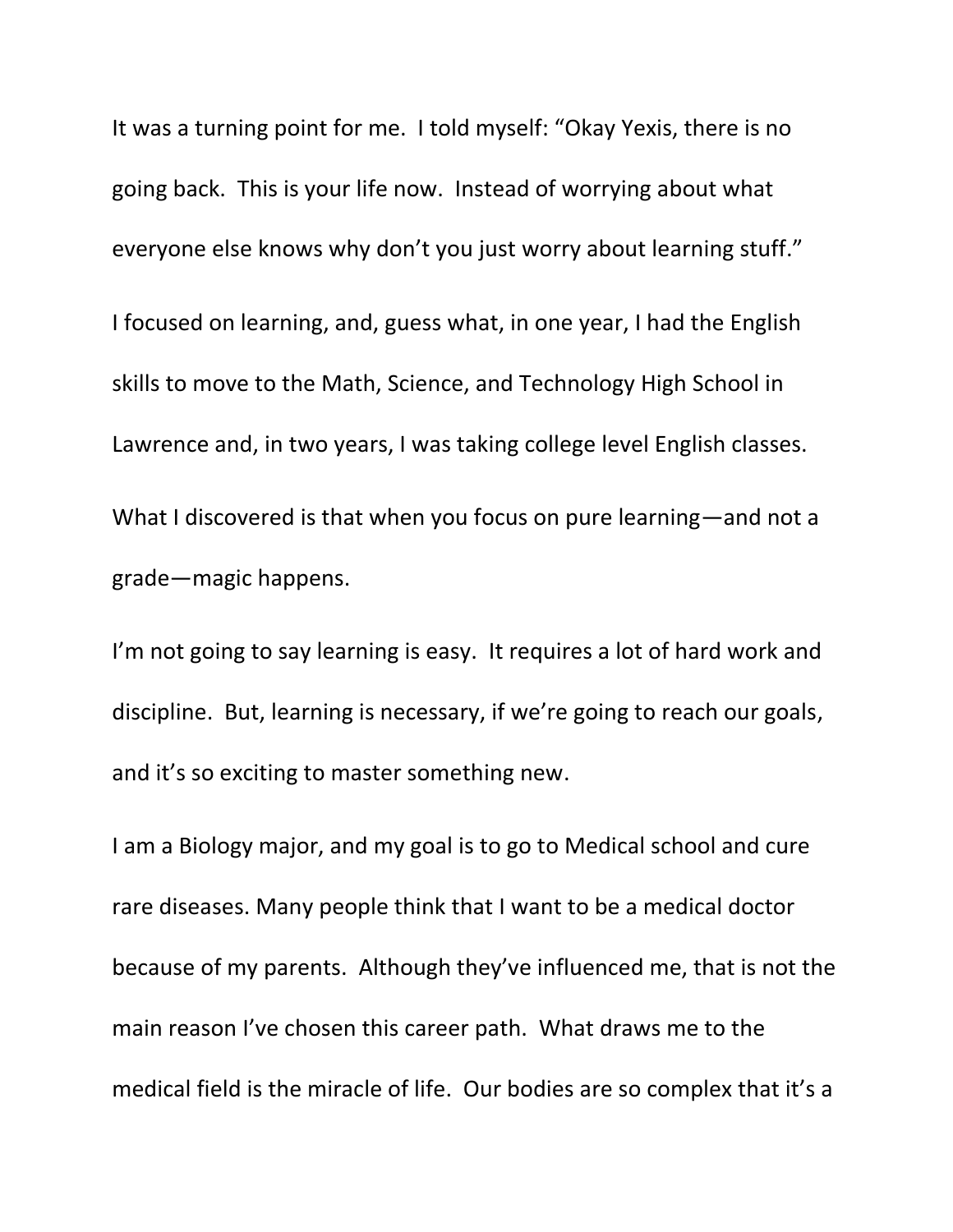wonder we exist. We are made of iron and oxygen, and other chemicals that are part of the soil and nonliving things, and yet we breathe and we walk and we talk and we feel. That is the most fascinating thing to me.

What is it that excites you? Do you love to write? Is your passion caring for others? Do you get a kick out of solving a complex math problem? I hope all of you have found something that delights you as much as the complexity of the human body delights me. When you have a passion, it gives you a reason get up in the morning, a purpose in life.

In closing, I want to share something that I know for sure: you cannot accomplish much of anything alone. You need people to support you. I want to thank my family and all my professors, Liliana, Habib, Professor Paul, Emily, Sheila, my physics professor Mr Leaffer, Mike Cross, David and Tracy in the math center, also Marsha and every one in my work study job where I tutored adults in basic education courses.